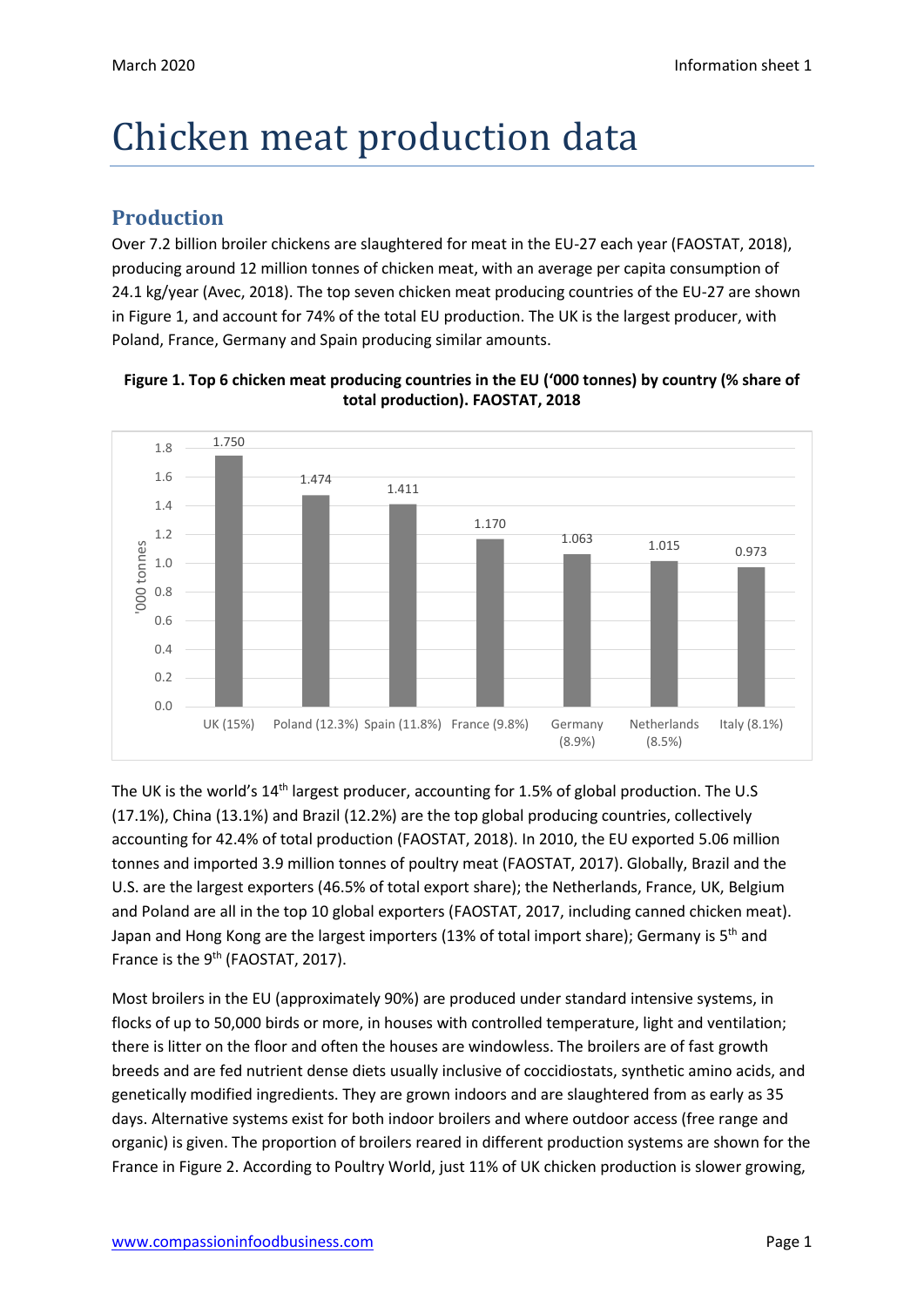meaning that 89% of UK chickens are fats growing breeds, typically associated with intensive systems. This is compared to Dutch and French production, whereby 40% and 24% of production is slower growing respectively (Poultry World, 2019).





## **Legislation**

Minimum conditions for the protection of meat chickens are set out in the revised EU directive (Council Directive, 2007) which came into force in June 2010. Alternative systems are defined in EU marketing terms (Commission Regulation, 2008), organic legislation (Council Regulation, 1999) and various accredited assurance schemes, (see Jones and Burk 2012 for full details). Table 1 summarises the legislative requirements. Maximum indoor stocking density in the UK is limited to  $39\text{kg/m}^2$  by legislation (Welfare of Farmed Animals, 2007), 38kg/m<sup>2</sup> by industry assurance scheme (Red Tractor, 2019) and 30kg/m<sup>2</sup> by RSPCA Freedom Food Indoor (RSPCA, 2011). Legal minimum in Sweden is 36kg/m<sup>2</sup> if participating in an animal welfare programme for chickens, 35kg/m<sup>2</sup> in Germany, and 38kg/m<sup>2</sup> in Spain (34kg/m<sup>2</sup> in summer if no forced ventilation) (Sheppard and Edge cited by European Parliament, 2010).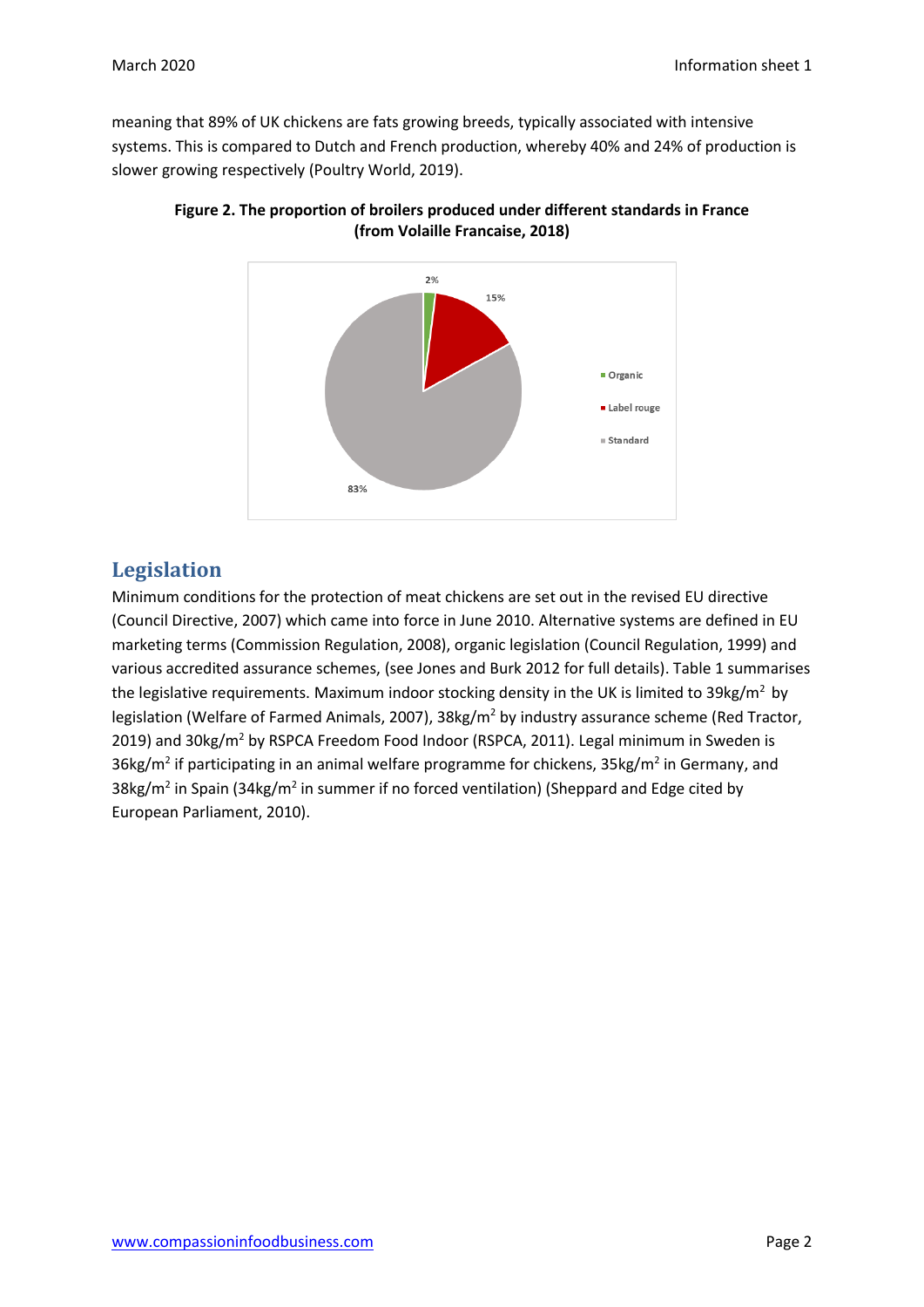#### March 2020 **Information sheet 1**

| Table 1. EU Legislative requirements for standard and alternative broiler production systems |  |
|----------------------------------------------------------------------------------------------|--|
|----------------------------------------------------------------------------------------------|--|

|                        | <b>Council Directive, 2007</b>                | <b>Barn</b><br>(Commission | EU free range<br>(Commission Regulation, | <b>EU Traditional free range</b><br>(Commission Regulation, | Organic                                       |
|------------------------|-----------------------------------------------|----------------------------|------------------------------------------|-------------------------------------------------------------|-----------------------------------------------|
|                        |                                               | Regulation, 2008)          | 2008)                                    | 2008)                                                       |                                               |
| Min age                | $\sim$                                        | 56                         | 56                                       | 81                                                          | Any age if slow growth rate (GR) and parent   |
|                        |                                               |                            |                                          |                                                             | organic; 70d if parents not organic; 81d fast |
|                        |                                               |                            |                                          |                                                             | <b>GR</b>                                     |
| Max area               | $\sim$                                        | 15                         | 13                                       | Fixed: 12                                                   | Fixed:10                                      |
| (birds/ $m2$ )         |                                               |                            |                                          | Mobile 20*                                                  | Mobile: 16*                                   |
| Max SD                 | 33 (D1: 39, D2: 42)                           | 25                         | 27.5                                     | Fixed:25                                                    | Fixed: 21                                     |
| (kg/m <sup>2</sup> )   |                                               |                            |                                          | Mobile:40*                                                  | Mobile: 30*                                   |
| <b>Breed</b>           | $\overline{a}$                                |                            |                                          | Slow                                                        | Slow & fast                                   |
| Feed                   | ÷,                                            | Min 65% cereal             | Min 70% cereal in finishing              | Min 70% cereal in finishing                                 | No synthetic AA or feed additives             |
|                        |                                               |                            | phase                                    | phase                                                       | 100% organic (5% non permissible)             |
|                        |                                               |                            |                                          |                                                             | Soluble grit at all times                     |
| Light                  | Min 20 lux over 80% floor                     |                            |                                          |                                                             | Can use artificial light to 16h, must have    |
|                        | area                                          |                            |                                          |                                                             | dusk                                          |
| Ventilation            | Min 6h D (4h uninterrupted)<br>$NH3 < 20$ ppm |                            |                                          |                                                             |                                               |
|                        | $CO2 < 3000$ ppm                              |                            |                                          |                                                             |                                               |
|                        | Cope with a 3°C temperature                   |                            |                                          |                                                             |                                               |
|                        | lift, when 30°C or more in the                |                            |                                          |                                                             |                                               |
|                        | shade                                         |                            |                                          |                                                             |                                               |
|                        | RH <70% when outside <10°C                    |                            |                                          |                                                             |                                               |
| Enrichment             | It is recommended that                        |                            |                                          |                                                             | Perches                                       |
|                        | producers explore different                   |                            |                                          |                                                             | Dust bathing areas outdoor                    |
|                        | types of environmental                        |                            |                                          |                                                             | Drinkers outdoor                              |
|                        | enrichment                                    |                            |                                          |                                                             | Soluble grit at all times                     |
|                        |                                               |                            |                                          |                                                             |                                               |
| Outcome measures       | Monitor Hockburn & FPD                        |                            |                                          |                                                             |                                               |
|                        | Not normally exceed:                          |                            |                                          |                                                             |                                               |
|                        | - 5.0% mortality                              |                            |                                          |                                                             |                                               |
|                        | $-1.5%$ PMI                                   |                            |                                          |                                                             |                                               |
|                        | - 15% hock                                    |                            |                                          |                                                             |                                               |
| Minimum outdoor        |                                               |                            | $\frac{1}{2}$ life                       | From 6 weeks                                                | $2/3$ of life                                 |
| access (d)             |                                               |                            |                                          |                                                             |                                               |
| Outdoor area           |                                               |                            | $\mathbf{1}$                             | $\overline{2}$                                              | 2500birds/ha                                  |
| (m <sup>2</sup> /bird) |                                               |                            |                                          |                                                             | (4m <sup>2</sup> /bird)                       |